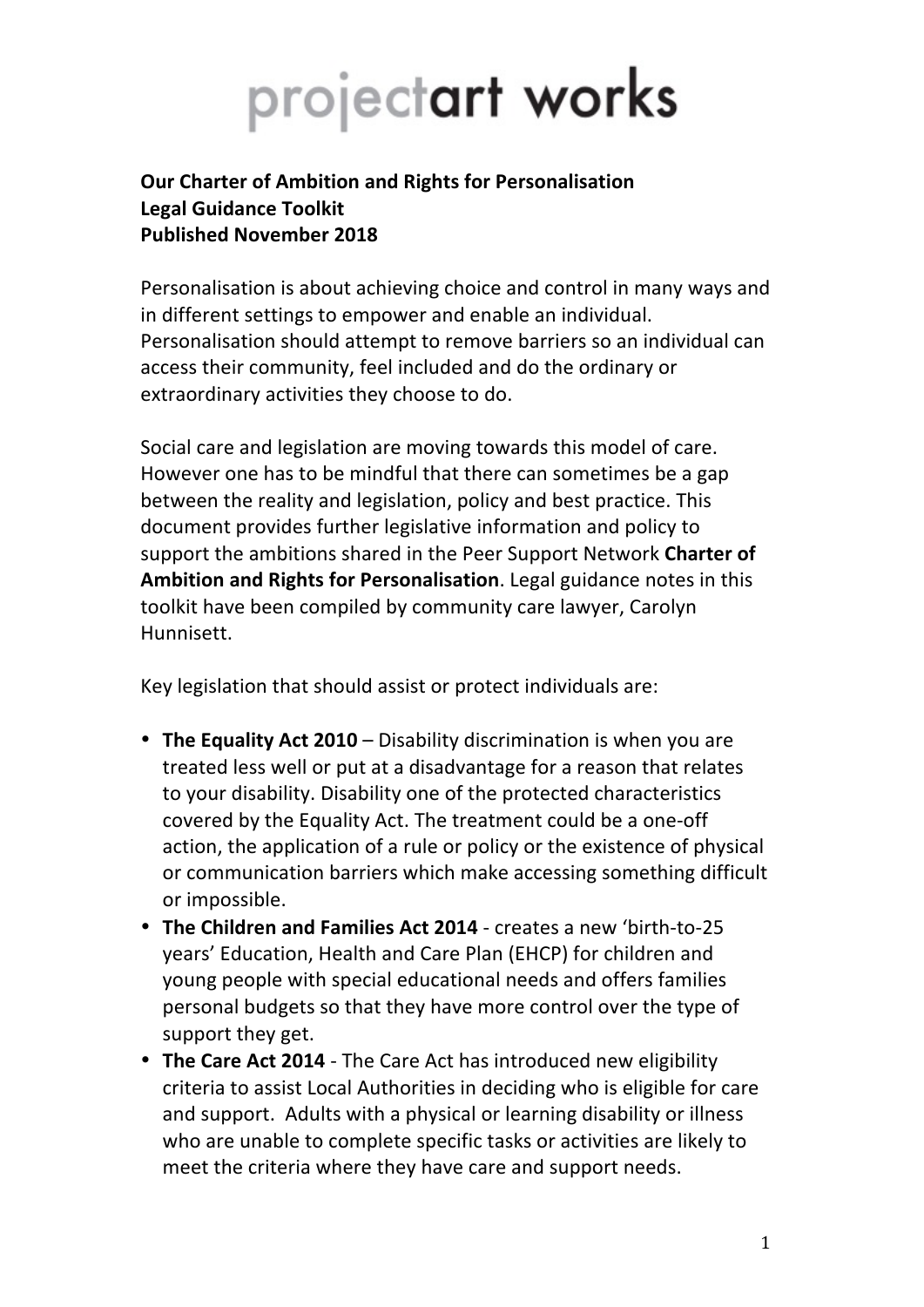• The Health & Social Care Act 2012 – A piece of legislation restructuring the NHS and in theory putting the commissioning power into the control of local NHS Clinical Commissioning Groups therefore leading to a "more personalised" approach.

# **Support**

# **Ambition**

*I want to understand how I can use a Personal Health Budget (PHB)* and I want it to be structured in a way so that it does not limit my life choices and quality of support.

**Legal Guidance**

**The Care Act 2014**, which came into force in April 2015, represents the biggest reform of care and support since 1948, reshaping the system around prevention and promoting individual wellbeing. Personalisation is at the heart of the Act, which:

• Enshrines in law the duty to prevent, reduce and delay people's need for formal services, including considering the role of communities and local networks and resources in helping people stay independent for longer. 

• Requires there to be universal information and advice available locally to help people understand how to access care.

• Describes how local authorities should work with providers of care and support to develop services to meet people's needs and preferences. 

• Modernises the right to assessments, ensuring a focus on the person's needs and outcomes and their involvement in the process, whilst providing flexibility to align and integrate assessments to fit around the person.

• Provides new entitlements to personalised care and support plans, which can be integrated with other plans, setting out how needs will be met.

• Enables people and carers to expect similar levels of care and support when moving areas.

• Confirms personal budgets in law for people with eligible assessed needs and carers, including the right to direct payment.

https://www.england.nhs.uk/wp-content/uploads/2014/09/tlapgetting-serious.pdf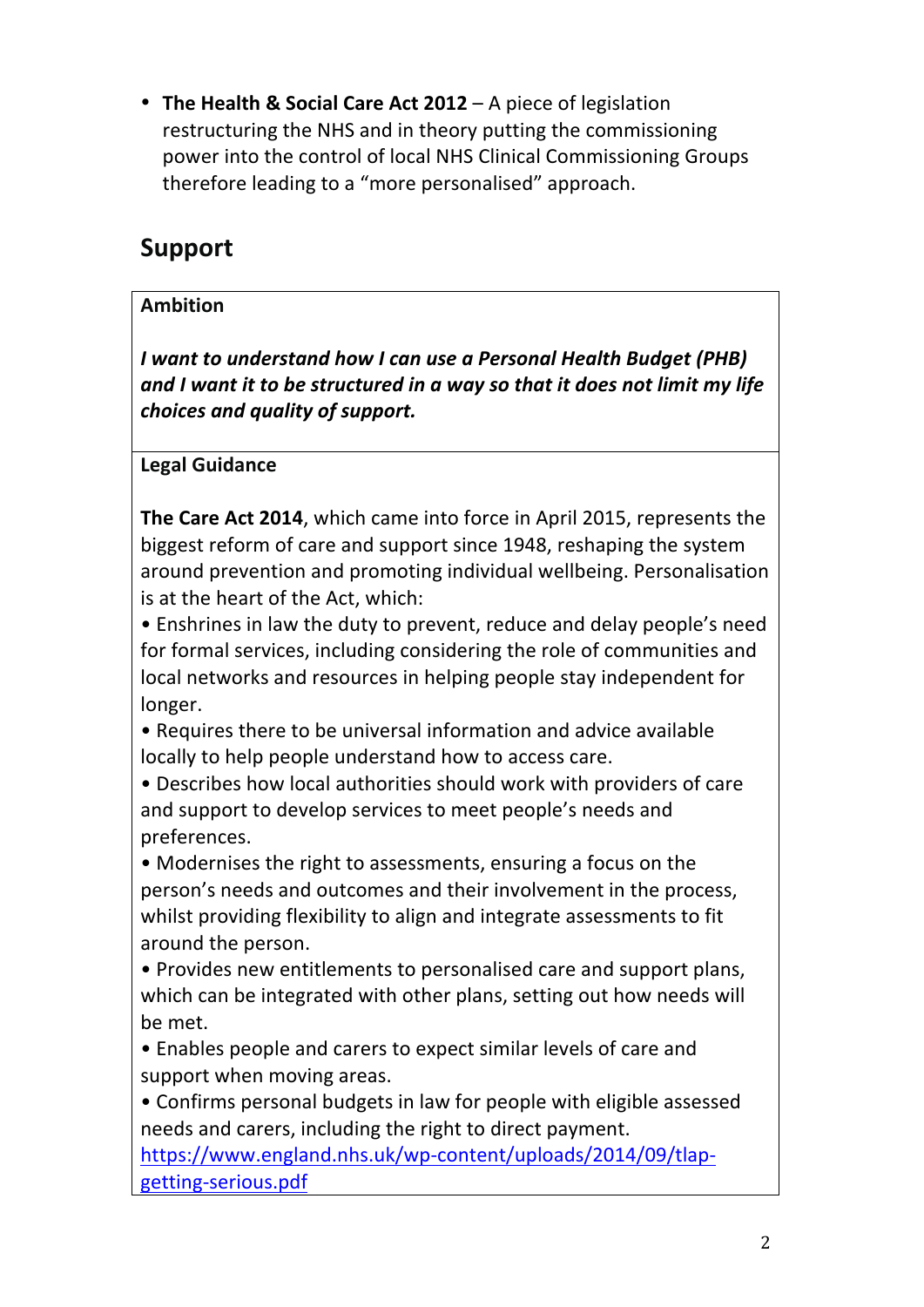**The Health and Social Care Act 2012** gave commissioners a duty to promote the involvement of individual patients in decisions relating to their care and the NHS Mandate includes an objective to radically increase people's control of their care and to extend the use of personal budgets.

**The Children and Families Act** creates a new 'birth-to-25 years' **Education, Health and Care Plan (EHCP)** for children and young people with special educational needs, and offers families personal budgets so that they have more control over the type of support they get. In some cases, where a person is over 18, the 'Care' part of the **EHC plan** will be provided for by adult care and support, under the Care Act.

**The Children and Families Act** also improves cooperation between all the services that support children with special educational needs and their families. This requires local authorities to involve children, young people and parents in reviewing and developing care for those with special educational needs. Local authorities will also need to publish information about what relevant support can be offered locally.

# **Practical support**

What is a personal health budget? (NHS guidance)

https://www.nhs.uk/using-the-nhs/help-with-health-costs/what-is-apersonal-health-budget/

What is Self-Directed Support? (In Control easy read booklet)

http://www.incontrol.org.uk/media/20103/7%20steps%20easy%20read%20booklet %20.pdf

The young person's guide to the Children and Families Act 2014

https://assets.publishing.service.gov.uk/government/uploads/system/ uploads/attachment\_data/file/359681/Young\_Person\_s\_Guide\_to\_the \_Children\_and\_Families\_Act.pdf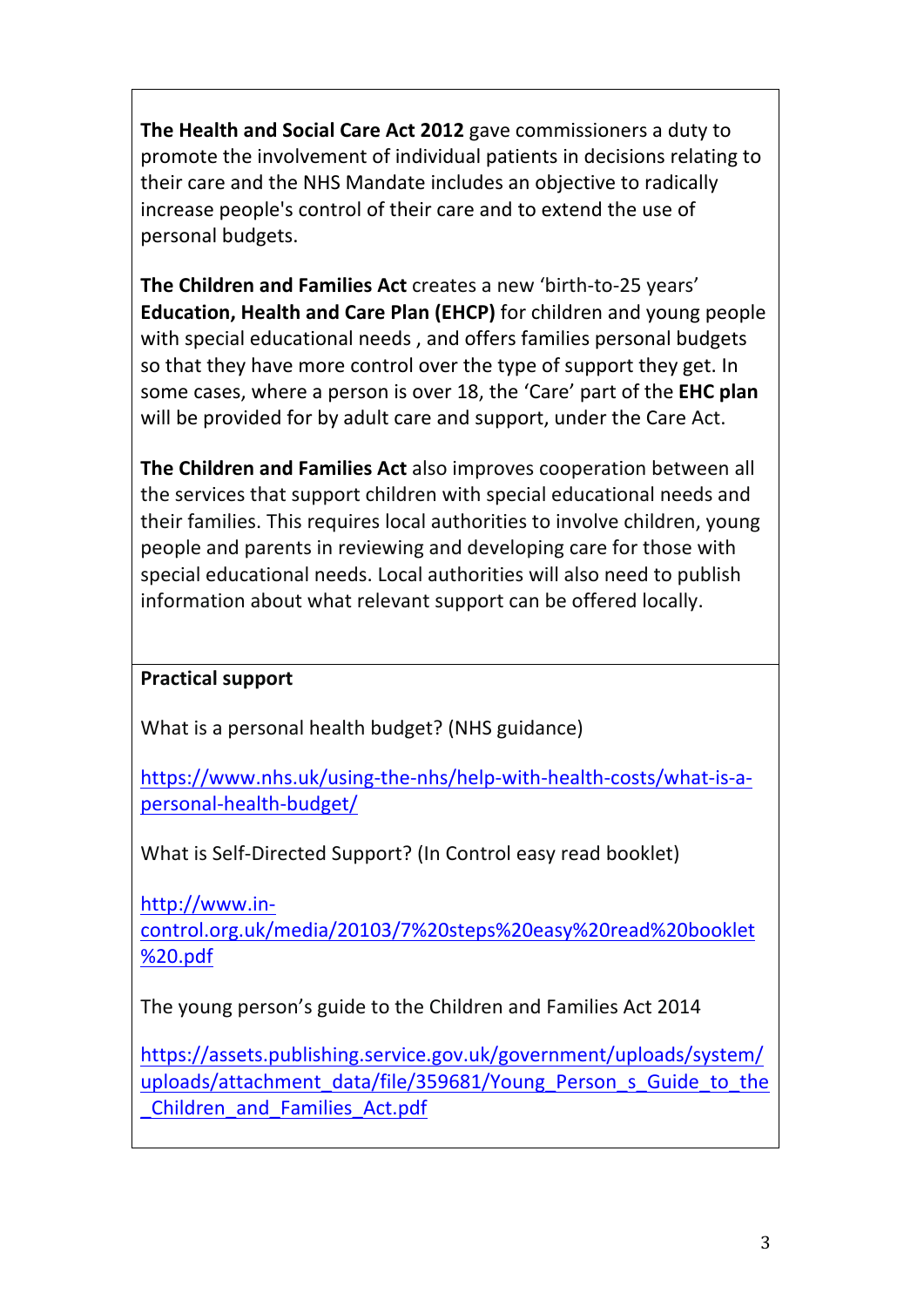*I* want support during the transition from school to adult life including access to information on the full scope of what is available to me.

#### **Legal Guidance**

Transition into adult social care:

**The Care Act 2014** places a duty on local authorities to conduct transition assessments for children, children's carers and young carers where there is a likely need for care and support after the child in question turns 18 and a transition assessment would be of 'significant benefit'. Early transition planning is important in helping prevent a gap in service. It considers the young person's well-being and what care and future support they will need. Under the Care Act, Local authorities must: 'establish and maintain a service for providing people in its area with information and advice relating to care and support for adults and support for carers'.

A young person or their carer can make a referral to Adult Social Care and request a transition assessment. The young person and carer must be in agreement and give consent for the referral where they are able to do so. The assessment usually involves the young person, their parents, carer and anyone else the person, parents or carer asks to be involved. For young people with Special Educational Needs and who likely to have Care and Support Needs at 18, a joint assessment and transition planning may be appropriate. If an assessment is not needed then the reasons for this will be given along with advice and more information.

If an Educational, Health and Support Plan is in place, this is a legal document which should look holistically at the needs of a young person going forward. If an assessment has not been conducted you have a legal right to appeal.

#### **Practical support**

Pre School transitions

https://www.csu.edu.au/\_\_data/assets/pdf\_file/0004/517036/Facilitat ing-Childrens-Trans-School.pdf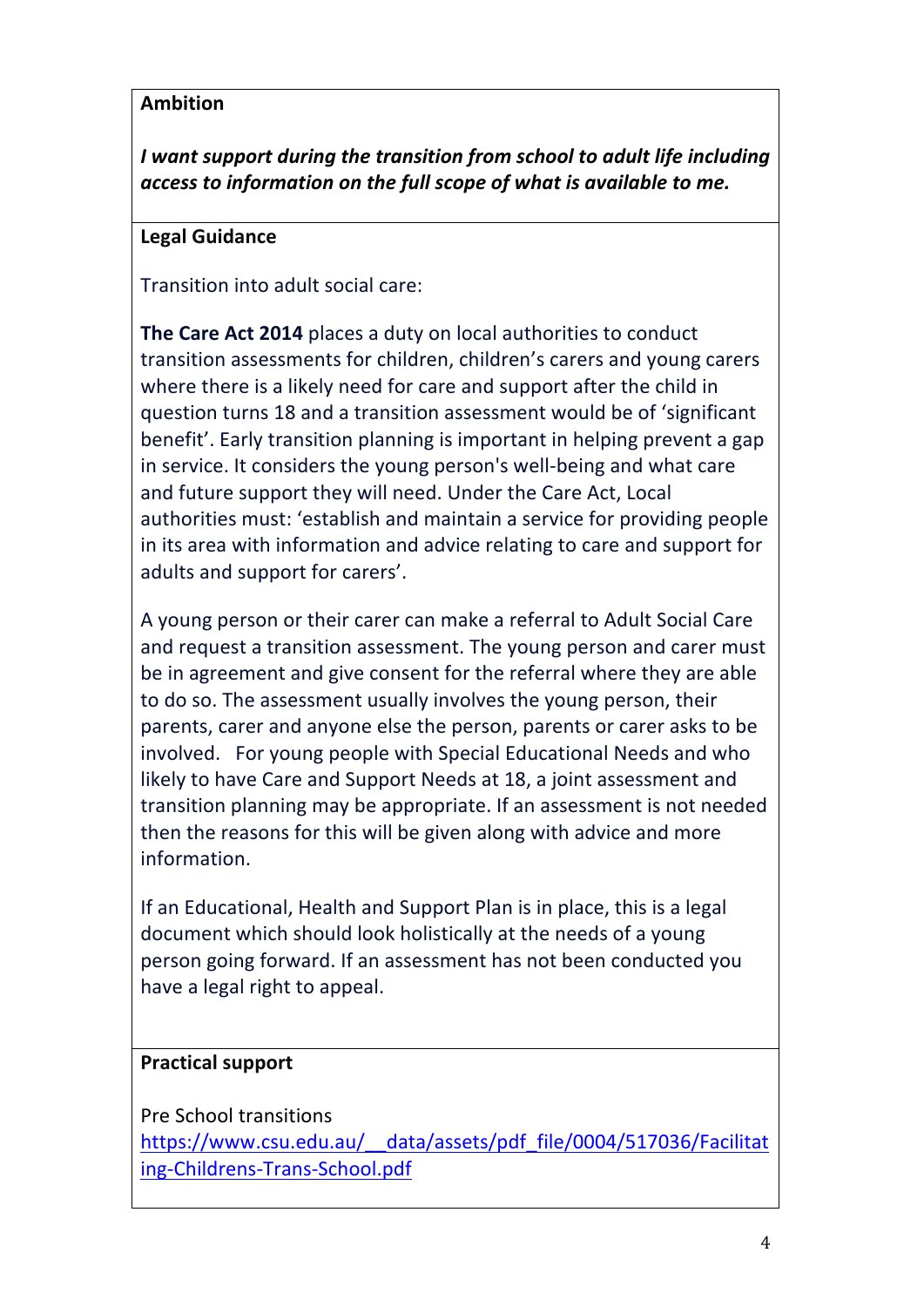For a guide to transition from childhood to adulthood: https://councilfordisabledchildren.org.uk/transition-informationnetwork/information-and-support/transition-guides

To access Independent support for EHC plan see: https://councilfordisabledchildren.org.uk/independent-support

# **Ambition**

*I* want people involved in decisions about my care to be better *informed about complex needs and disability rights to ensure that I am not discriminated against*

#### **Legal Guidance**

Health & social care professionals need to ensure that they are working within their professional codes of conduct and meeting their competencies. Professionals are required to keep up with Continuing Professional Development (CPD), continuing professional development. They should not work in an area that means they are acting beyond their scope and practice. The Equality Act 2010 should offer protection for people with disabilities and their carers, to ensure they are not discriminated against.

#### **Ambition**

*I* want a personalised support plan that fully takes into consideration *my needs and ambitions for my life*

#### **Legal Guidance**

A personalised support plan is an holistic approach that should take account of a person's needs and wants in the context of their life, environment and social setting.

A coalition of health and social professionals and charities developed a toolkit to support the move towards person-centered care and support planning. 

For an Adult the Care Act aims to follow a person-centered care planning approach.

For children with Special Educational Needs (SEN) their Education,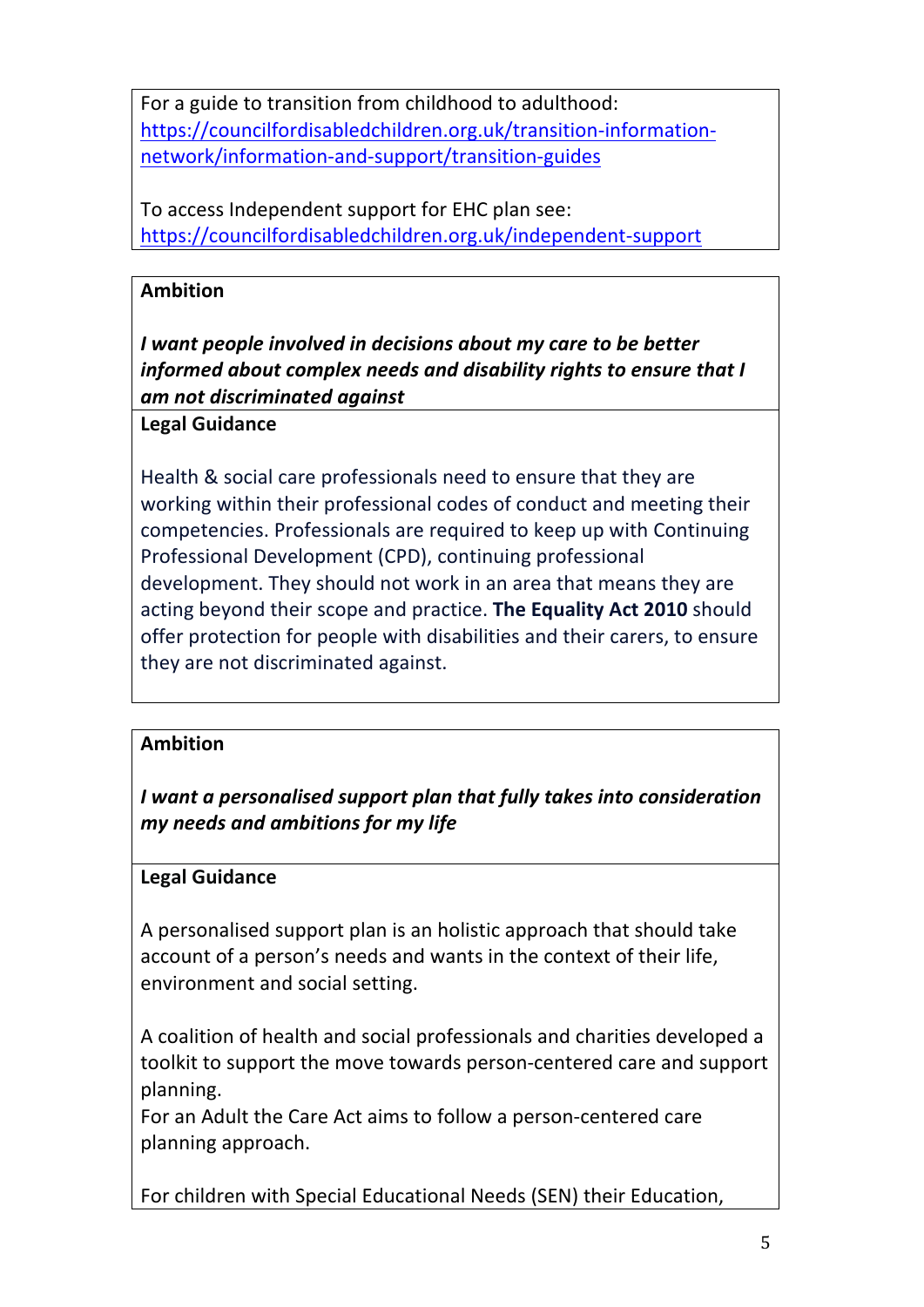Health and Care plan developed from the Children and Families Act aims to:

- "get education, health care and social care services working together
- tell children, young people and their parents what they need to know about their disability or special educational needs
- make sure children, young people and families know what help they can get when a child or young person has special educational needs or a disability make sure that different organisations work together to help children and young people with special educational needs
- give children and young people and their parents more say about the help they get
- set up one overall assessment to look at what special help a child or young person needs with their education, and their health and social care needs, all at the same time
- give a child or young person just one plan for meeting their education, health and social care needs, which can run from birth to age 25 if councils agree that a young person needs more time to get ready for adulthood
- make sure children, young people and their parents can choose some of the help they need
- provide ways to help sort things out if a child or young person or their parent needs to appeal about the help they get".

# **Practical support**

Personalised care and support planning handbook (NHS England) https://www.england.nhs.uk/ourwork/patient-participation/patientcentred/planning/

Local East Sussex guide to the application process for an EHCP: https://www.eastsussex.gov.uk/media/12021/guide-to-ehcassessment-process\_0001.pdf

#### **Ambition**

*I* want continuity of record keeping which is easy to access so people *know my situation*

**Legal Guidance**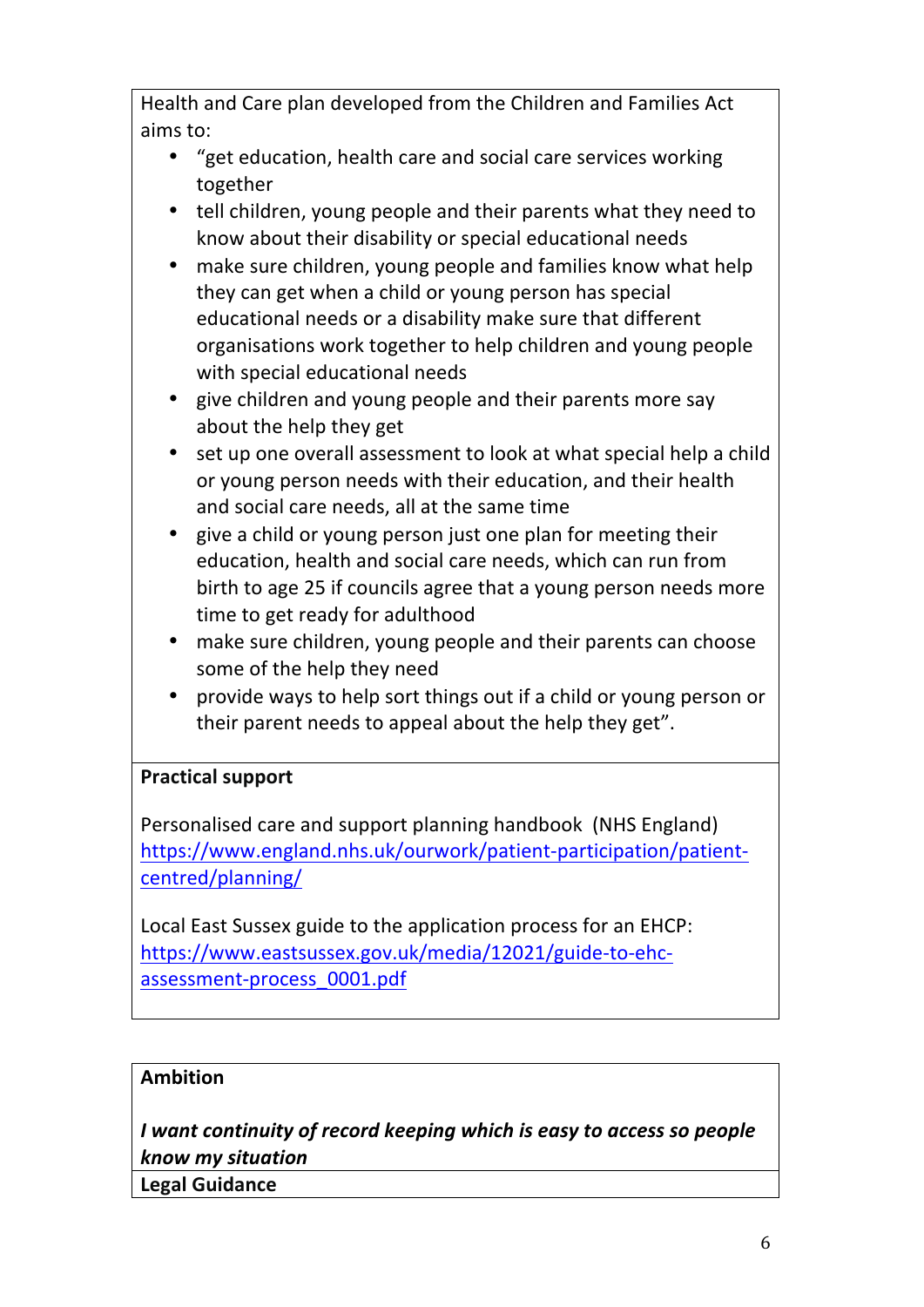There is currently a massive culture shift to realising that health and social care information/assessment should be joined up and non repetitive. There are several task forces at the moment, trying to implement this including the Professional Records Standards Body. More recent legislation such as the Children's and Families Act have created documents such as the EHCPs to ensure records follow individuals through education.

# **Practical support**

Professional Record and Standards Body https://theprsb.org/usingstandards/

# **Community**

# **Ambition**

*I want my son to be involved in community events* **Legal Guidance**

If participation in community events is identified as a need under the principle of the **Care Act 2014**, as an adult this should be facilitated to promote social inclusion. Under the Children and Family Act 2014 this should be facilitated as part of a child or young person's EHC plan.

A community event/group and or organisation cannot discriminate against a person due to their disability (**Equality Act 2010**).

# **Practical Support**

Document for practitioners about how to promote community inclusion

https://www.scie.org.uk/publications/guides/guide16/tasks/inclusion. asp

#### **Ambition**

*I want higher visibility and integration of people with learning* disabilities in the community life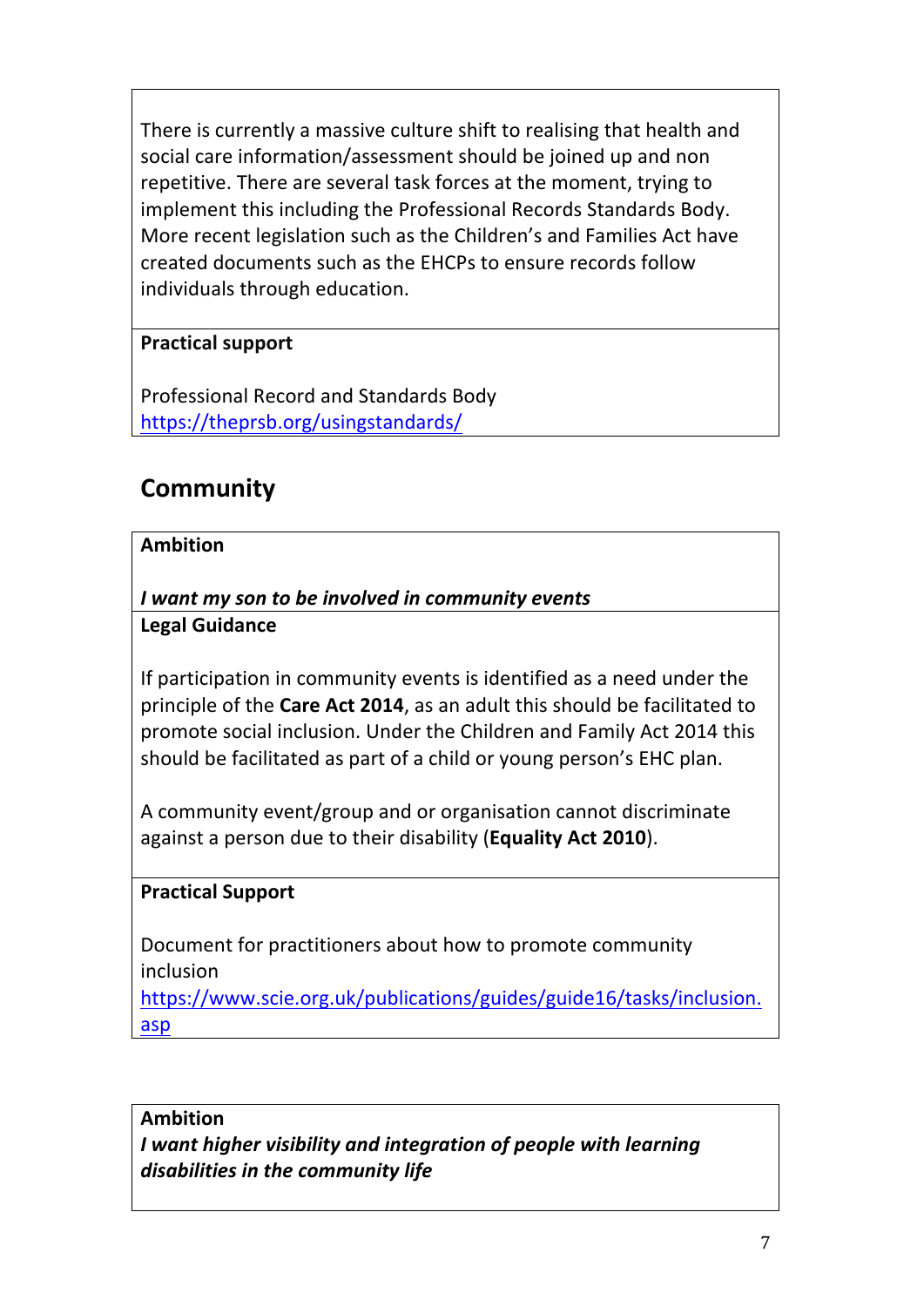# **Legal Guidance**

Personalisation is the central principle of the Care Act 2014, which enshrines in law the duty to prevent, reduce and delay people's need for formal services, including considering the role of communities and local networks and resources in helping people stay independent for longer.

# **Ambition**

*I* want community services including the police force to be *personalised so we know the people and not the organisation*

# **Legal Guidance**

Police need to follow the principles of legislation and follow the person centred approaches extolled in recent Acts of parliament such as the Care Act 2014 etc. Police officers need to follow safeguarding processes and procedures.

Disability Engagement Officers are in place within the Police force to raise their knowledge and understanding, and create awareness in physical and learning disabilities. DEOs act as a point of contact for disabled communities and individuals, building relations to increase trust, confidence and encourage reporting of crime.

# **Practical Support**

Making Safeguarding Personal: what might 'good' look like for health and social care commissioners and providers?

https://www.local.gov.uk/making-safeguarding-personal-what-mightgood-look-health-and-social-care-commissioners-and

Equality and Diversity - disability and mental health (Sussex Police)

https://sussex.police.uk/about-us/governance-and-processes/equalityand-diversity/equality-and-diversity-disability-and-mental-health/

#### **Ambition**

*I* want to ensure people are valued as part of their community and *that people overcome their fear of difference*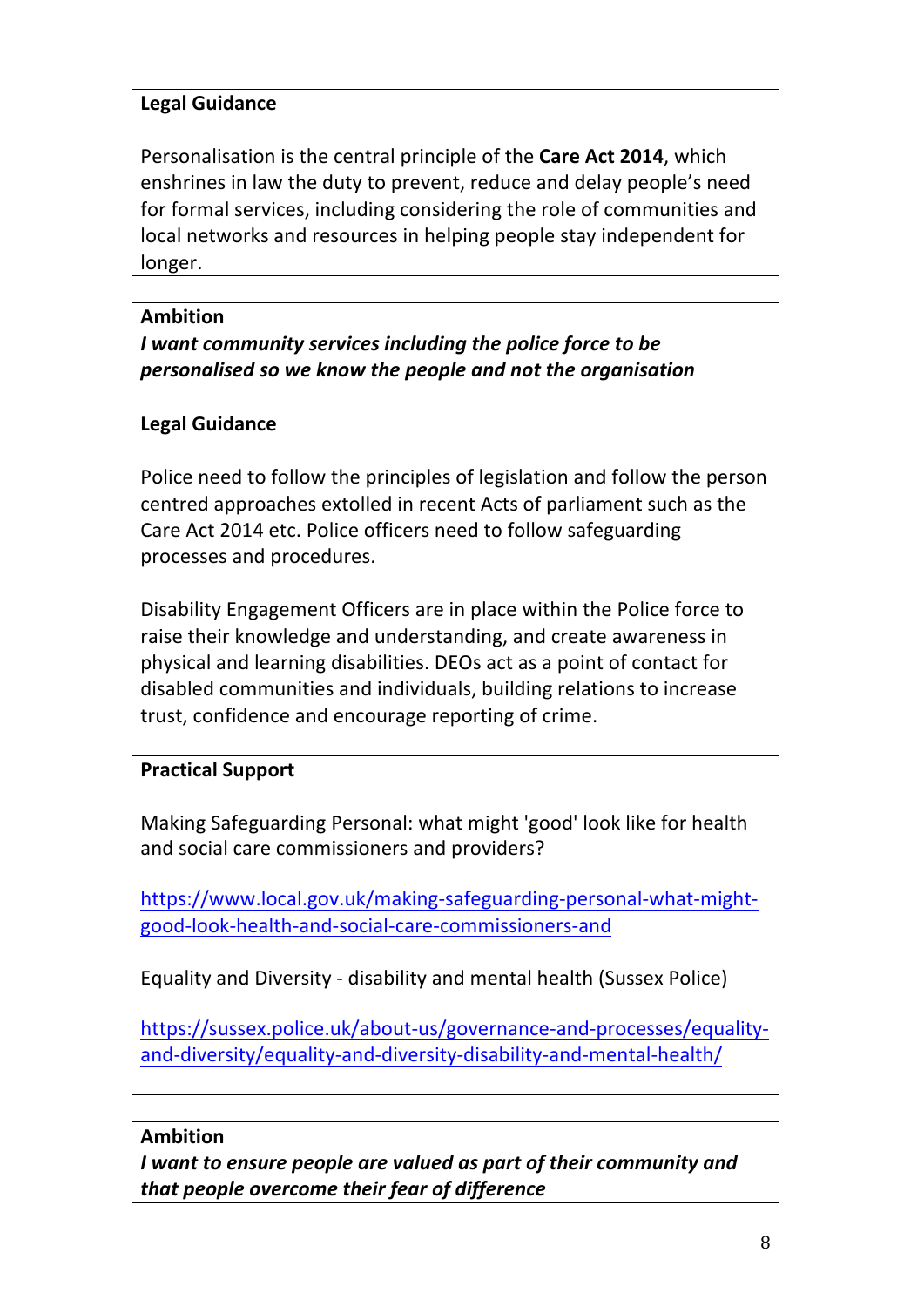# **Legal Guidance**

The **Equality Act 2010** promotes inclusion with people with disabilities. For instance by ensuring employers offer reasonable adjustments so disabled people can become part of the workforce. That housing and access to public buildings consider the needs of disabled people. That clubs do not exclude certain protected characteristics.

# **Practical Support**

Achieving inclusion in community life (Social Care Institute for Excellence) https://www.scie.org.uk/publications/guides/guide16/tasks/inclusion. asp

# **Ambition**

*I* want more exposure for people from a young age to people with learning disabilities to change the idea of 'normal'

#### **Legal Guidance**

The **Equality Act 2010** promotes inclusion with people with disabilities. With access requirements to public buildings and facilities, traditional barriers are being removed. However, it is a societal shift that still needs work and advocacy to change attitudes. The Act says schools mustn't discriminate against a pupil because of their disability. This is unlawful under the Act. In some situations, schools must also take positive steps so that disabled pupils can access and participate in the education and other activities they provide.

#### **Practical Support**

Resource with pack to help teach children about this matter: http://disabilityactionalliance.org.uk/resources/disability-awarenessfor-children/

Disability discrimination in schools (Citizens Advice) https://www.citizensadvice.org.uk/family/education/discrimination-ineducation/disability-discrimination-in-schools/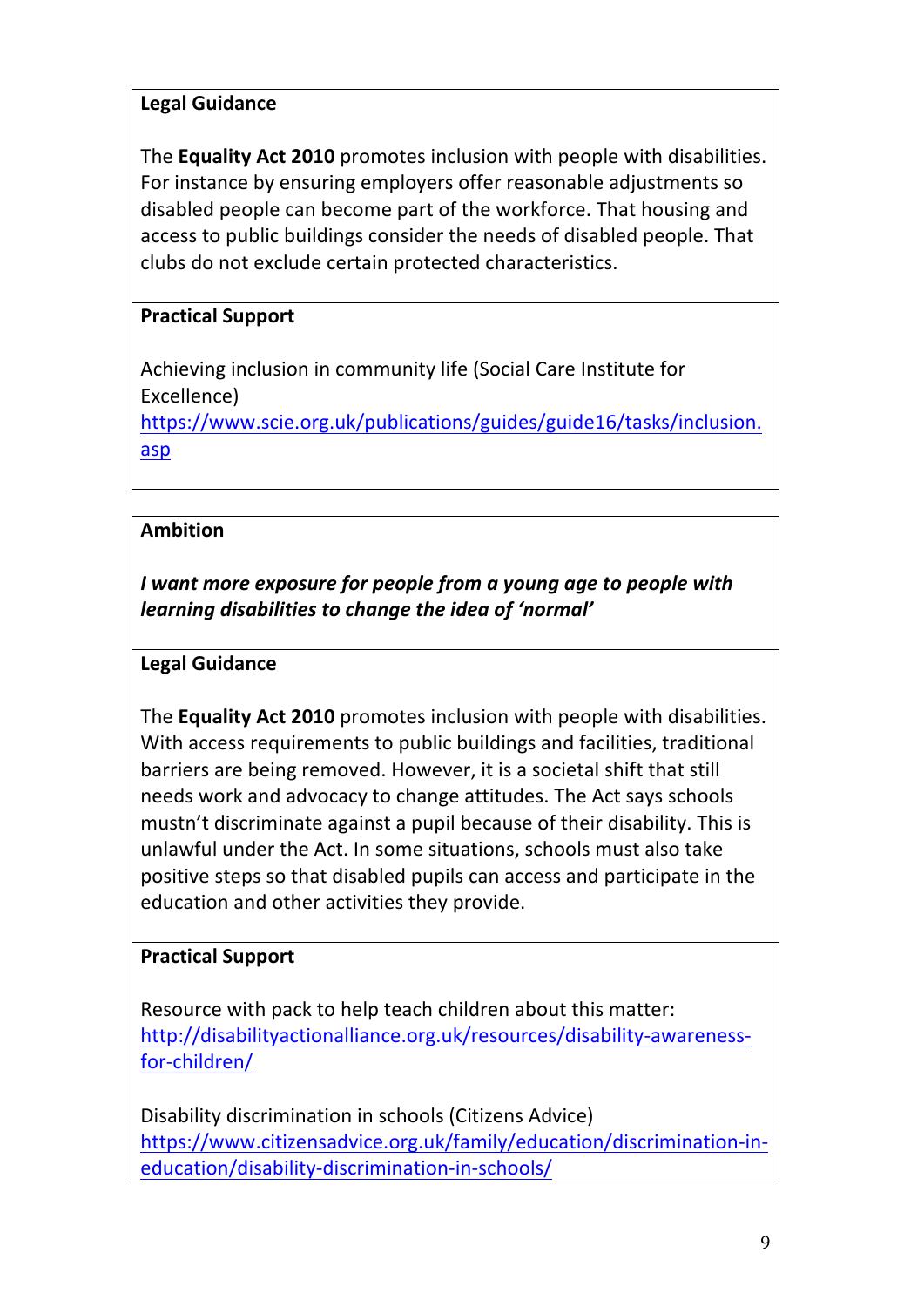# **Housing**

# **Ambition**

*I* want to live independently at home with skilled support as and *when I need it*

# **Legal Guidance**

Minor or major adaptation's can help you live in your home. If you meet the criteria of the Care Act and your financial needs are assessed you can, as an adult, be supported with your identified needs. If you have met the criteria for NHS CHC funding you could be provided with healthcare support.

Local authorities are under a duty to assess your social and health care needs in line with the person centred approaches in the **Care Act 2014**. Daily equipment and adaptations need to be provided if they meet your needs. You are not required to cover the cost of if the minor adaptions is less than £1000.00. If the adaptations cost more than a £1000.00 you can apply for a Disabled Facilities Grant.

# **Practical Support**

Personal Budgets helpline (Disability Rights UK) https://www.disabilityrightsuk.org/how-we-canhelp/helplines/independent-living-advice-line

Disabled Facilities Grant https://www.gov.uk/disabled-facilities-grants

For a child:

https://www.gov.uk/help-for-disabled-child/home-adaptations https://www.scope.org.uk/support/disabled-people/independentliving-guide

Independent Living (SCOPE)

https://www.scope.org.uk/support/disabled-people/independentliving/housing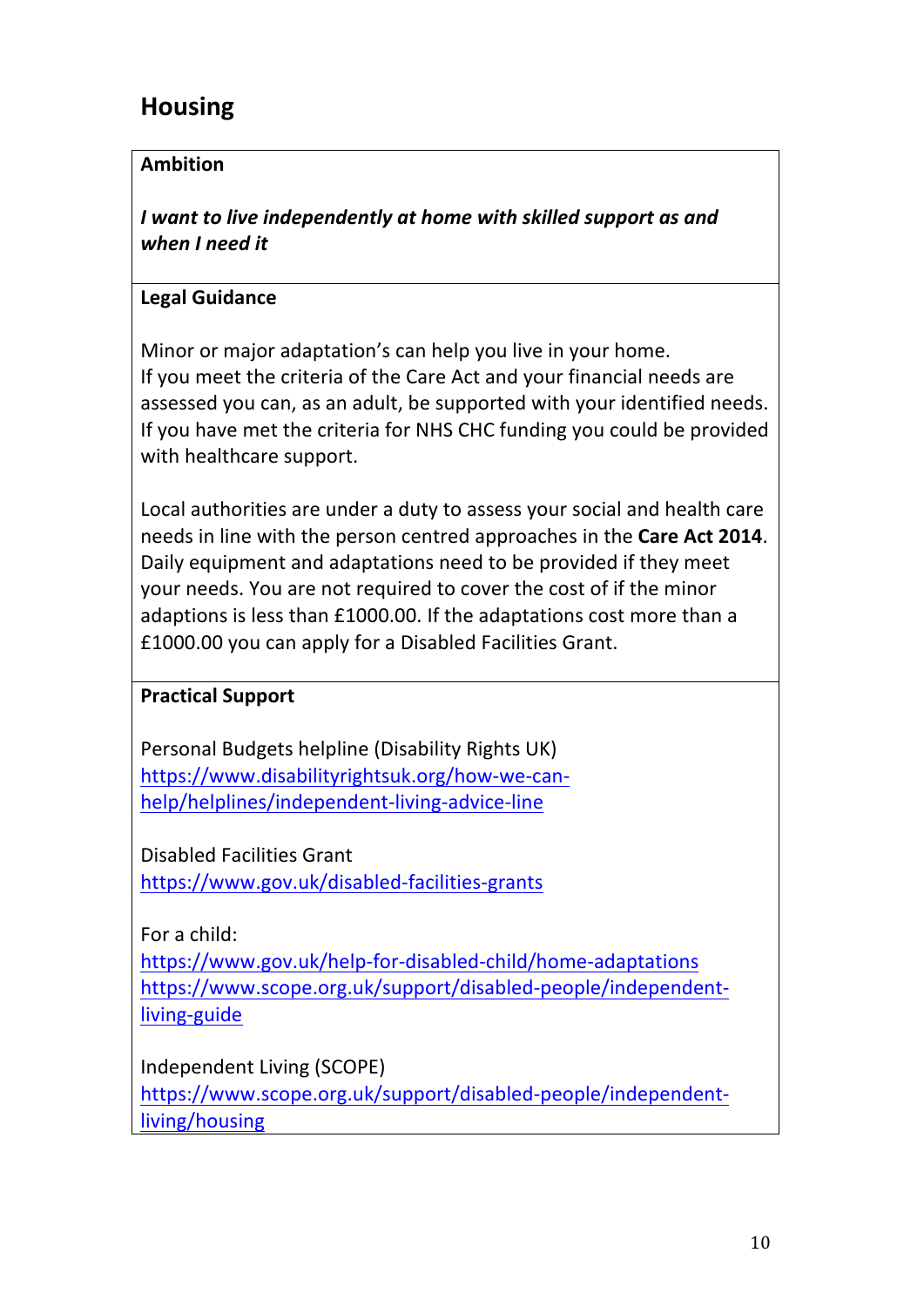*I* want a choice of housing options within my community for my sister *so she can live near her family* 

#### **Legal Guidance**

Under the **Care Act 2014**, if an assessment identifies this is a need for a person this should be facilitated as much as possible.

#### **Practical Support**

Independent Living (SCOPE) https://www.scope.org.uk/support/disabled-people/independentliving/housing

Housing for people with a learning disability (MENCAP) https://www.mencap.org.uk/sites/default/files/2016-08/2012.108- Housing-report\_V7.pdf

#### **Ambition**

*My daughter would crumble if she moved from home, she needs* someone to help her understand different options for the future

#### **Legal Guidance**

The Local Authority must provide free information and advice about options available to people in the community such as housing and provision of care. An occupational therapist can see if there are aids or adaptations to the home to prevent unnecessary moves. The Local Authority can assess the needs of any carers (Care Act 2014) if that would help facilitate loved-ones staying at home.

# **Practical Support**

Independent Living (SCOPE) https://www.scope.org.uk/support/disabled-people/independentliving/housing

Housing options for people with a learning disability https://www.scope.org.uk/support/disabled-people/becoming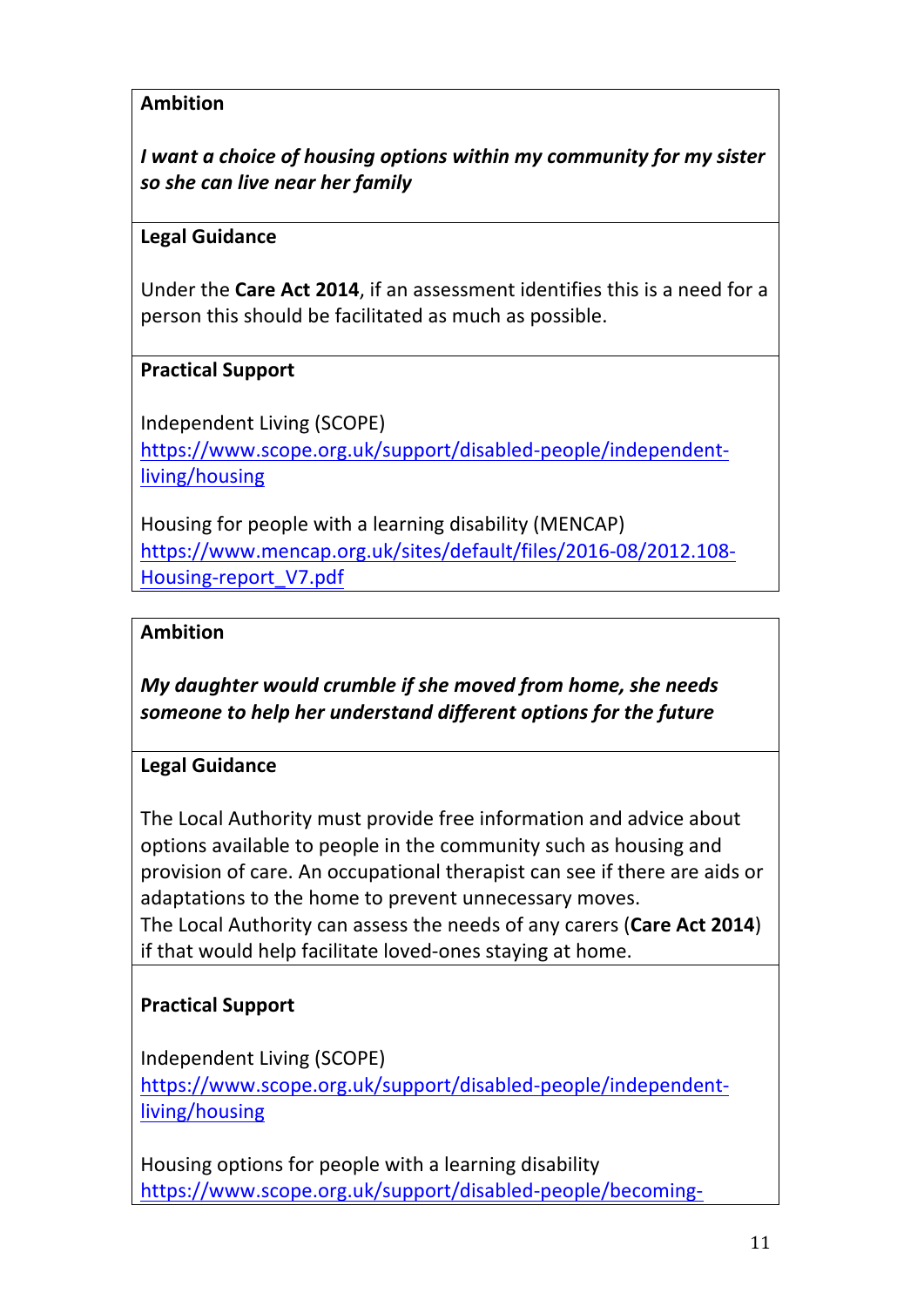disabled/home

#### **Ambition**

We want people to have their skills assessed periodically and be given *the opportunity to move onto new housing opportunities and to develop new skills*

#### **Legal Guidance**

Care plans and assessments should be regularly reviewed and updated to see what's working and not working, and if it's still the best support for the individual. This usually happens within the first few months of support starting and then once every year.

Under the **Care Act 2014**, the Local Authority has a legal responsibility to review care plans to make sure needs and outcomes continue to be met over time. If anything has changed, the authority must carry out a new assessment. You have the right to request a review of your care and support plan.

#### **Practical Support**

Independent Living (SCOPE) https://www.scope.org.uk/support/disabled-people/independentliving/housing

Housing for people with a learning disability (MENCAP) https://www.mencap.org.uk/sites/default/files/2016-08/2012.108- Housing-report\_V7.pdf 

Care Act factsheets (Updated 19 April 2016) https://www.gov.uk/government/publications/care-act-2014-part-1 factsheets/care-act-factsheets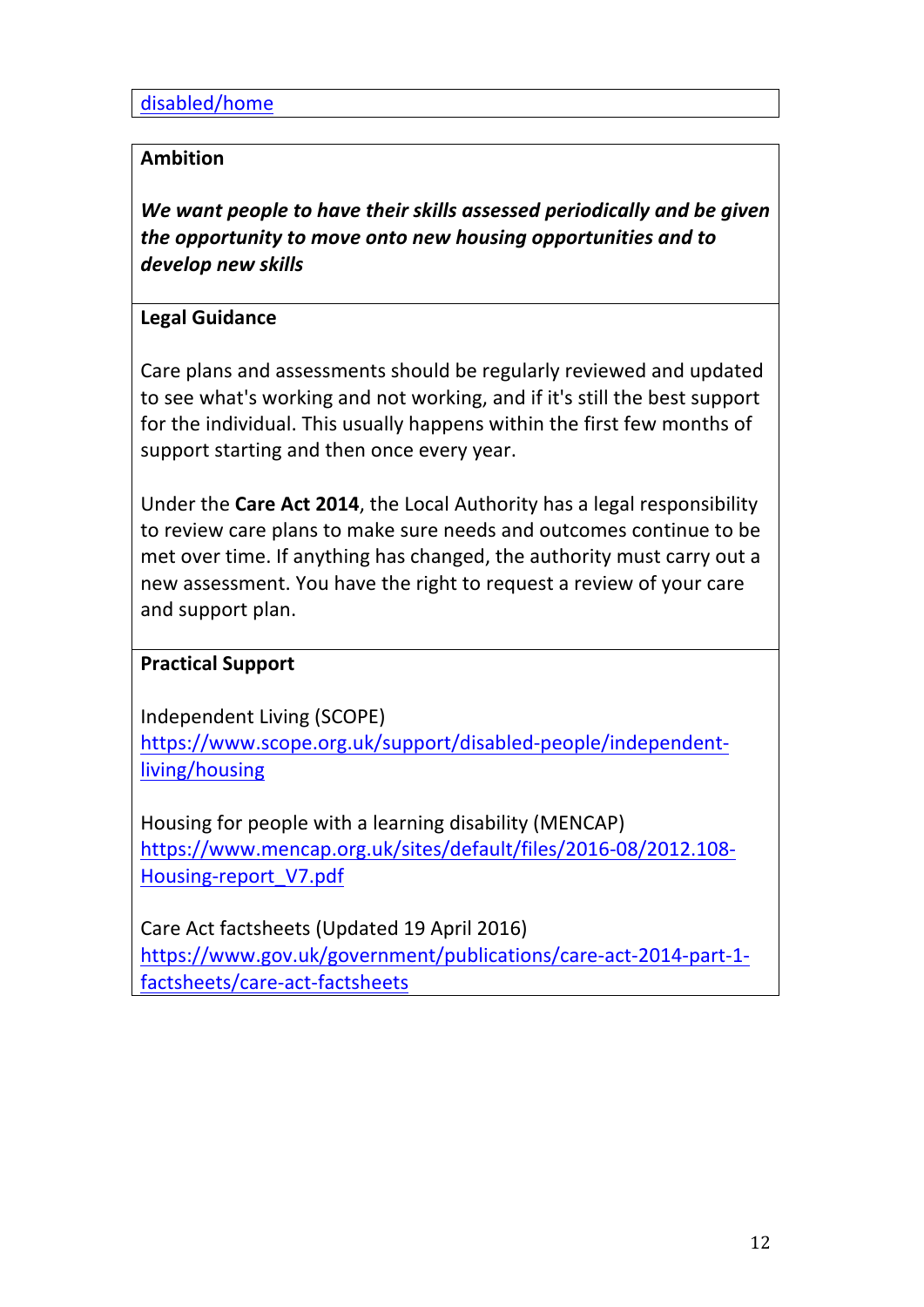# **Health and Wellbeing**

# **Ambition**

We need Health and Social Care to have a better understanding of *complex support needs*

# **Legal Guidance**

The **Equality Act 2010** offers protection for people with disabilities and their carers, to ensure they are not discriminated against. Health & social care professionals need to ensure that they are working within their professional codes of conduct and meeting their competencies. They should not work in an area that is beyond their capabilities and means they should not act beyond their scope and practice. Education and training is necessary for professionals to better understand complex support needs. Advocacy organisations and specialist charities can highlight and promote the lived experience of individuals and their carers with complex support needs.

Health & social care professionals need to ensure that they are working within their professional codes of conduct and meeting their competencies. They are required to keep up with continuing professional development (CPD). They should not work in an area that is beyond their capabilities and means they should not act beyond their scope and practice.

#### **Practical Support**

The following document is designed for nurses working with individuals who have learning disabilities. It provides an overview of what needs to be considered by a professional in supporting someone from a holistic perspective.

http://www.complexneeds.org.uk/modules/Module-4.1-Workingwith-other-

professionals/All/downloads/m13p040b/meeting\_health\_needs\_peopl e\_with\_ld.pdf

This report highlights the need for increased understanding around children and their complex support needs.

https://councilfordisabledchildren.org.uk/sites/default/files/field/attac hemnt/Data%20Report.pdf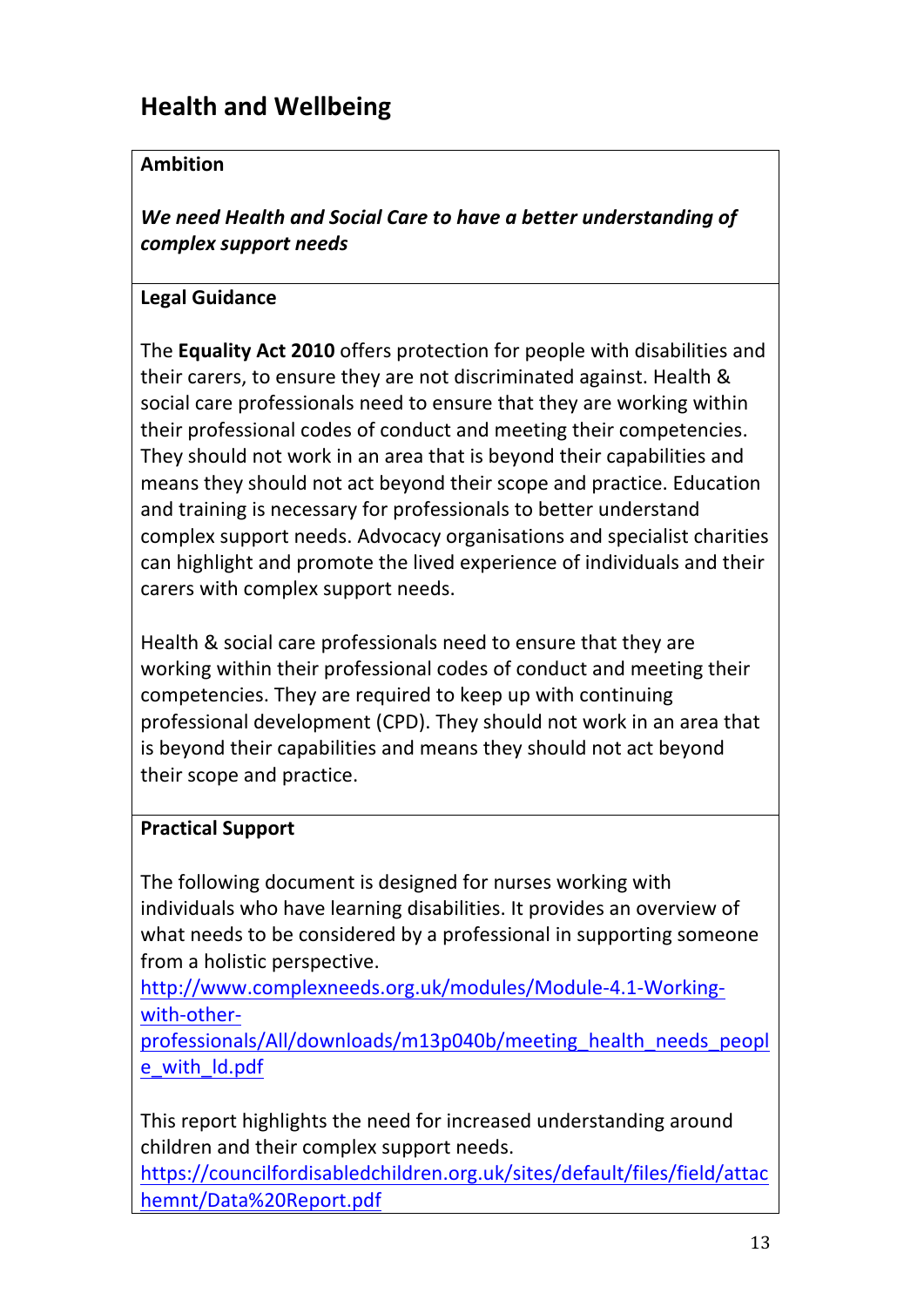*I* hope my daughter has an occupation, she is healthy, happy, loved and has support to do as she wishes... she has her dream job

# **Legal Guidance**

**The Equality Act 2010** promotes inclusion with people with disabilities. For instance by ensuring employers offer reasonable adjustments so disabled people can become part of the workforce.

The use of a personal budget could assist an individual with accessing work, by providing a personal assistant.

A person may be entitled to Access to Work grants to support paid work.

If you are entitled to an Access to work grant:

"You'll be offered support based on your needs. This may include a grant to help cover the costs of practical support in the workplace, or getting to and from work.

The grant can help pay for items or services you need, including:

- adaptations to the equipment you use
- special equipment or software
- British Sign Language interpreters and video relay service support, lip speakers or note takers
- adaptations to your vehicle so you can get to work
- taxi fares to work or a support worker if you cannot use public transport
- a support worker or job coach to help you in your workplace
- a support service if you have a mental health condition
- disability awareness training for your colleagues
- the cost of moving your equipment if you change location or job".

#### **Practical Support**

Disability Rights UK Factsheet (Disability Rights UK)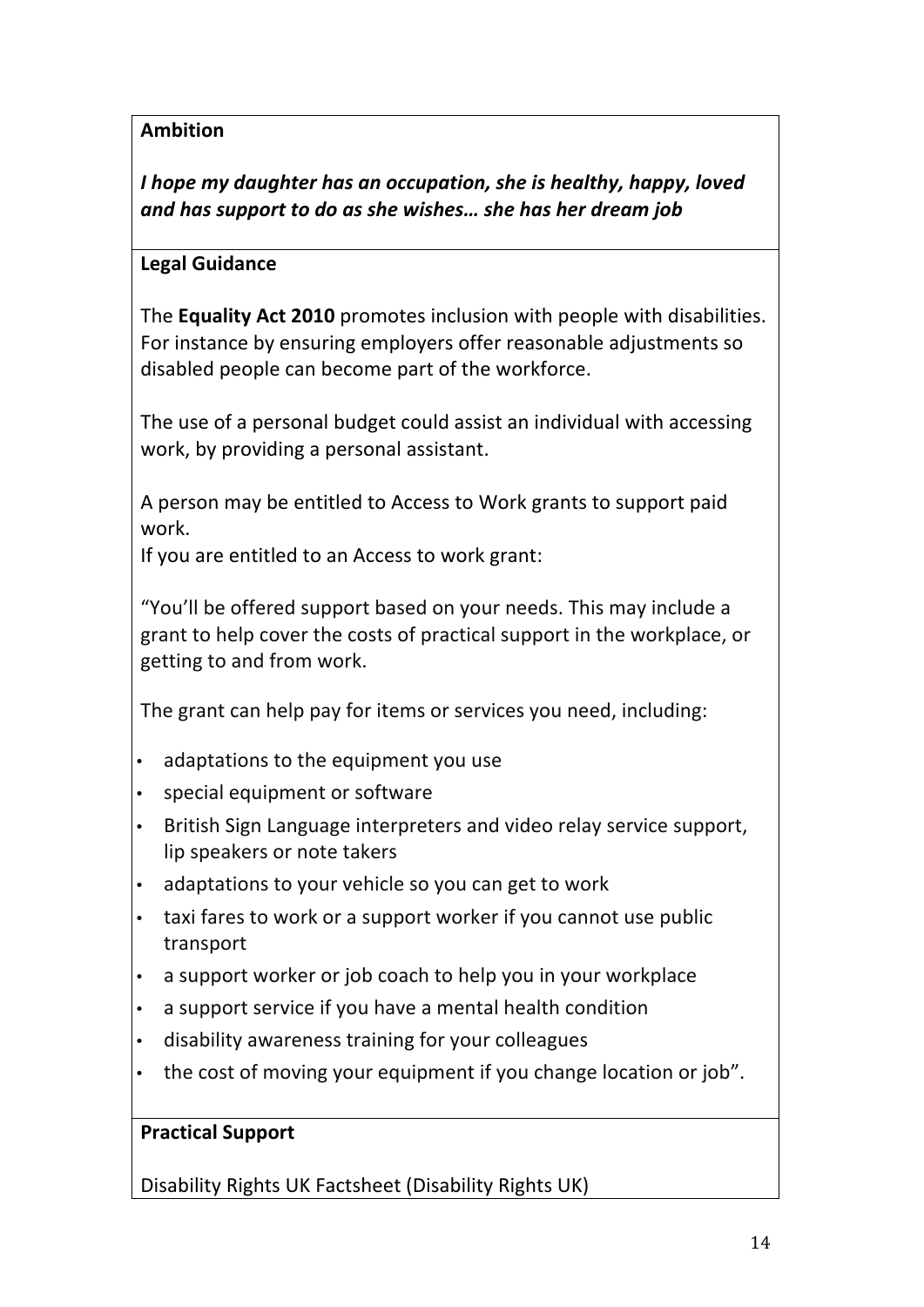https://www.disabilityrightsuk.org/access-work

The Equality Act  $-$  protects discriminatory practice for disabled people. Reasonable adjustments need to be made by employers.

Access to work can be supported if you have a disability. https://www.gov.uk/access-to-work

https://www.gov.uk/access-to-work/what-youll-get

https://www.disabilityrightsuk.org/access-work

Specialist Employment support to work to discover wants, skills and finding employment - Remploy https://www.remploy.co.uk/about-us/our-business

# **Ambition**

*I* want somewhere to meet up in the winter in the evening so I don't *feel so isolated*

# **Legal Guidance**

As an adult under the **Care Act 2014** if the criterion is met and this is an identified need this could be facilitated in the plan. There is a growing awareness of the isolation that can be experienced by disabled people.

The Red Cross is part of the **Jo Cox Commission on Loneliness** where MPs, policy makers and 13 leading organisations have come together to expose the growing crisis of loneliness and find ways to overcome it.

# **Practical Support**

There is an informative blog from Scope that discusses the feelings around evening isolation:

https://community.scope.org.uk/discussion/37541/disability-andsocial-isolation

**Red Cross blog** 

http://blogs.redcross.org.uk/health/2017/07/disabled-peopleloneliness-common/

Jo Cox Commission on Loneliness https://www.jocoxloneliness.org